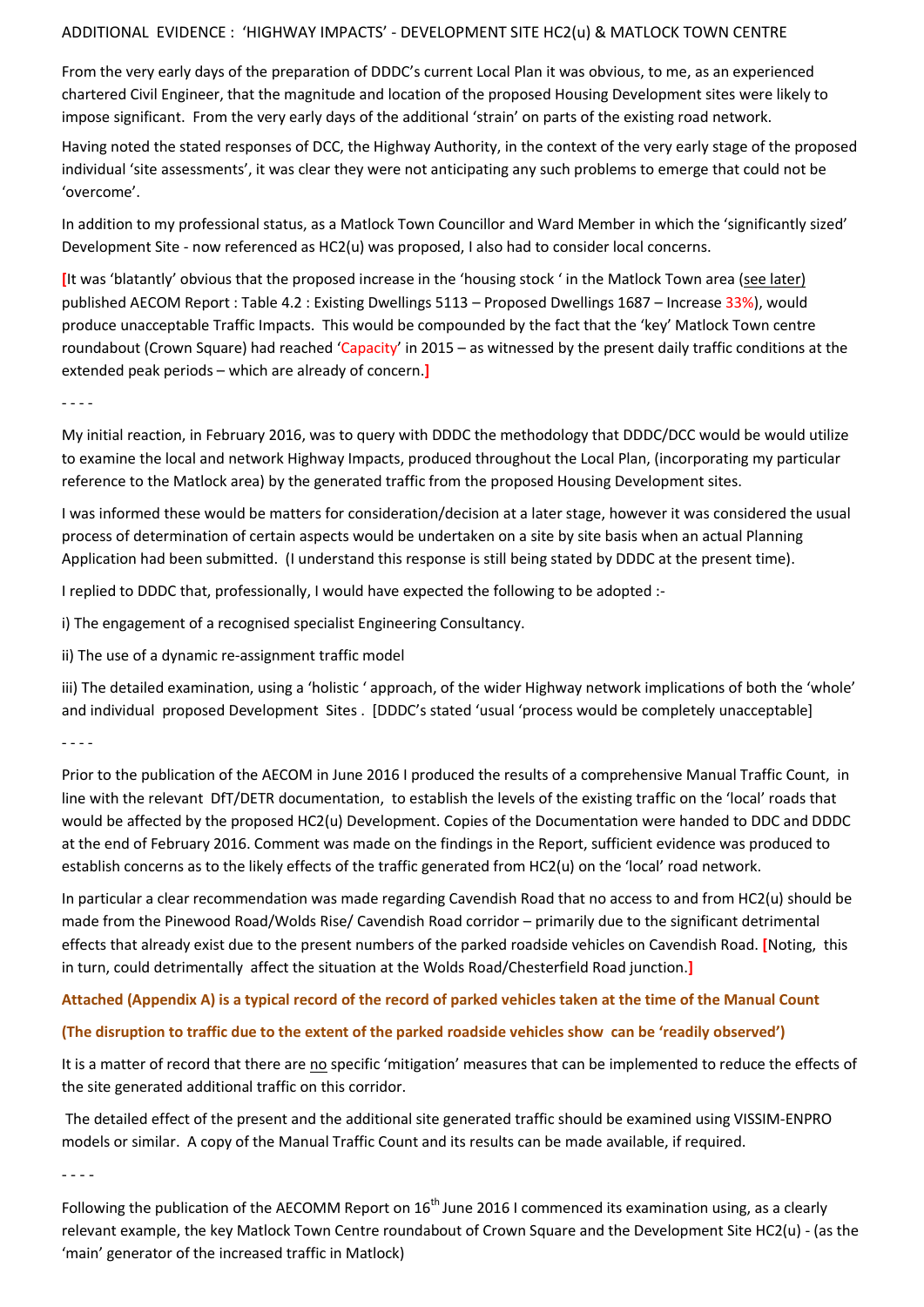Initially the following 'relationships' should be made clear :-

Derbyshire Dales District Council : Part of the Government Ministerial Department titled 'Department for Communities and Local Government'. As a local Planning Authority, the District Council manages and administers the planning process and are responsible for making decisions on most planning applications emanating from within their District. In the planning process the District Council the District Council may ask for the views of statutory consultees, including the County Council (as Highway Authority)

Derbyshire County Council : They are part of the Government Ministerial Department titled 'Department for Transport'. Highways England is a government –owned company with responsibility for managing the motorways and major roads in England. It has 'delegated' the remaining road network to 'Highway Authorities etc' such as DCC who have 'vested powers' with a remit to 'operate and maintain' these remaining Highways within their County.

AECOM : A private company of Consulting Engineers engaged jointly by DDDC & DCC, they have the responsibility to their clients to use their 'technical expertise and knowledge' to assist their client and provide the information required. Basically, they agree to provide the 'information' contained in the Brief of the scope of the work, (supplied by the Client) and the Client pays them the agreed 'fees' for the work carried out.

The basic underlying principal of Government Ministerial Departments is that they have clearly identified remits, areas of responsibilities and 'working practise's , rules etc - they are essentially 'equipped' to deal as 'stand alone' entities in matters under their jurisdiction.

It is acceptable, however that a Highway Authority, can consider their responses to a Planning Authority in 'their own terms' (In this case the "6c's" guidance documentation) for the more 'minor' proposed developments – but they have to be 'cognisant' of and follow the Highways England methodology etc when appropriate.

The case under consideration is, without question, is within this category. It is so far removed from the more normal developments of a very few additional houses, due the sheer magnitude of the housing numbers, clustered on separate sites, the land area required, the topographical restraints, with no mitigation or physical improvements possible, parts in designated Conservation Areas and the existing significant stresses on the Highway Network.

As I stated, previously, the 'overall approach' developed by AECOM (under the direction of DDC & DDDC) is completely inappropriate and the interpretation of the actual 'facts' does not reflect the 'true reality' of the situation.

I am not 'standing alone' in making this statement – I have contacted other Professional colleagues, an independent company of Consulting Engineers and of course Highways England. All concur with my findings.

Importantly, following direct discussions with the appropriate Officers of Highways England – although this case is outside their remit/jurisdiction and they therefore cannot comment directly on this particular case – it was made clear that in such a case the Highway Authority would have had to prove to Highways England that their proposals were 'sound' and 'acceptable' using the methodology, documentation, standards etc of the DfT and not those either formulated by the themselves or the DCLG. I have an email from Highways England outlining the basic Principles.

Note: I would make it clear the Highways Network Impacts from such 'large scale' Developments have to be considered in such terms. Further the 'reliance' of the Developer to 'provide solutions' at the Planning Application stage, as stated by DDDC, is also completely flawed.

- - - - -

It is therefore clear that the AECOM Report (I repeat under the direction of DCC and DDDC) is completely inappropriate. It does generally 'gather' the majority of the relevant 'facts' together satisfactorily (see later comments). It completely changes the methodology 'degenerating' into a confusing , almost convoluted, interpretation of the facts to produce an unclear reasoning as to the acceptance of the Highway Impacts and a reliance on Sustainable Transport interventions to 'ameliorate' the situation. It should also be noted that the title of the Report and the majority of the wording relates to that of Planning Authority Guidance etc - not that of Highways England/DfT.

- - - -

It therefore now only remains for me to present the 'detailed factual evidence' and its true 'interpretation' to show the actual realities of this matter.

In order to establish this 'reality' this involves a necessarily 'mathematical' approach and an understanding of the 'technical ' nature of the material produced.

It is a fact that I have previously made DDDC aware (with respect) of the fact that they do not have the remit, authority and appropriate Officers, with the required necessary Professional qualifications, to comment directly on such matters.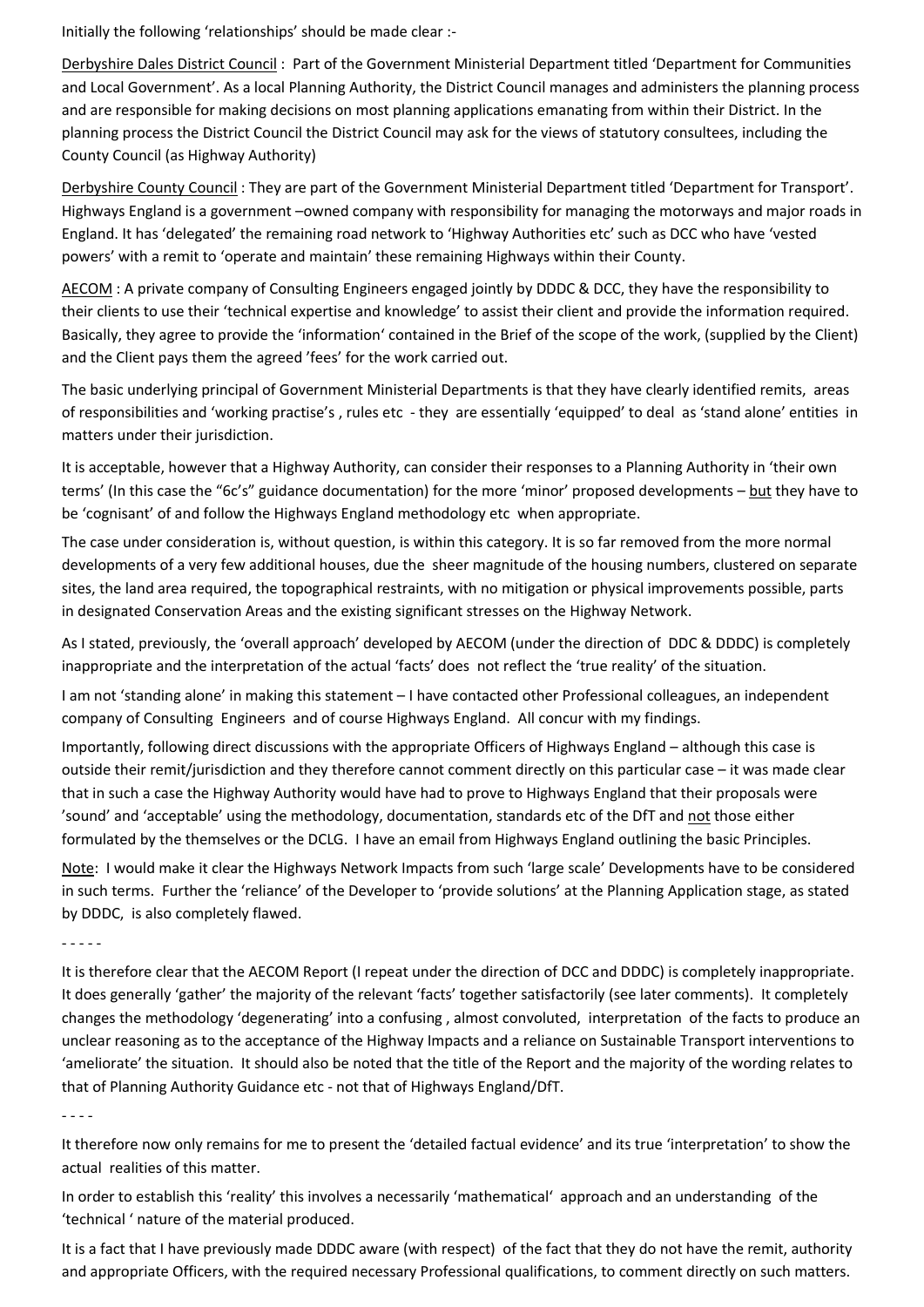In addition to the 'overarching' principle now established I would first inform you of the following additional 'disconcerting' matters either noted in or resulted from the AECOM Report :-

- No attempt has been made to 'inform the Public' of the increase of the levels of traffic that would result from the housing development sites in a clear understandable manner and how this could be reduced.
- The analysis does not take into account the pedestrian crossings at the Town Square roundabout observations show the length available to queuing traffic is inadequate. Currently traffic queues back onto the roundabout a times blocking another entry point to the roundabout (negating any 'platooning' effects)
- The 'underlying' traffic growth factors have been considered as minimal (despite the increase in population, car ownership and observed growth)
- The 'emphasis' is on travel to work journeys by the residents of the new housing developments (quite rightly as there are insufficient employment opportunities in the local area)

 However no regard would seen to have been made for the Development sites that include retail and industrial usage (separate trip factors in TRICS). These factors must produce increase in traffic due to the necessity to have inbound deliveries of 'raw materials' and outbound deliveries of 'finished products' etc.

- DDDC is responsible for Local Air Quality Management. In addition to their normal 'duties' in this respect should there not have been a consideration of the addition pollution resulting from the additional generated traffic from the development sites – particularly due to the forecasted increases in queuing lengths on the arms of the Crown Square roundabout (Note: There is a degree of guidance available from DEFRA and a number of 'learned' papers)
- No attempt has been made to present a case to show the 'economic viability and cost benefits' of the proposals. (particularly in view of the resulting dis-benefit in monetary terms to the 'economy' resulting from the 'time lost' by the additional queuing traffic.
- It is disappointing a dynamic re-assignment traffic model was not utilized in view of the unstated cost difference. Part of the initial cost could have been 'set aside' as basically it could have been utilized for future scenarios.

- - - -

Moving on to the analysis let us examine the effects of generated traffic from the development sites on Crown Square Roundabout – brought about by the increase in the housing stock as referred to previously (AECOM report Table 4.2) : -

| Location            | <b>Existing</b><br>Dwellings* | <b>Proposed</b><br><b>Dwellings</b> | <b>Increase</b> |
|---------------------|-------------------------------|-------------------------------------|-----------------|
| <b>Matlock Town</b> | 113                           | 1.687                               | +33.0%          |

Table 4.2: Additional Dwellings Proposed under DDDC Local Plan - Percentage Increase

- - - - - - - - - -

Firstly copied from the from the AECOM Report :

**Increase in Traffic Flow:** Table 5.1 shows the change in traffic from the current (Base) situation to a future (Design) scenario, without consideration to sustainable transport initiatives. The table shows changes in link flow on key routes, and total traffic flows at key junctions.

The changes in flow must be considered against an overall change in dwellings within Matlock town of 33% (Table 4.2), although the changes in flow noted below also consider those developments in the Matlock area (which includes Matlock Bath and Darley Dale etc.)

### NOTE:

i) For 'Observed 2015' read 'existing conditions' – In Table read 'Base'

- ii) For 'With Planned Development ---' read no Mitigation or Sustainable Transport measures In Table read 'Design'
- iii) The point at which link capacity is reached is 100%. Beyond this the link will rapidly become unable to function'
- iv The number of links above capacity.

v) The increase in traffic flows for Crown Square is 57% (for a roundabout having reached its capacity in 2015)

- - - -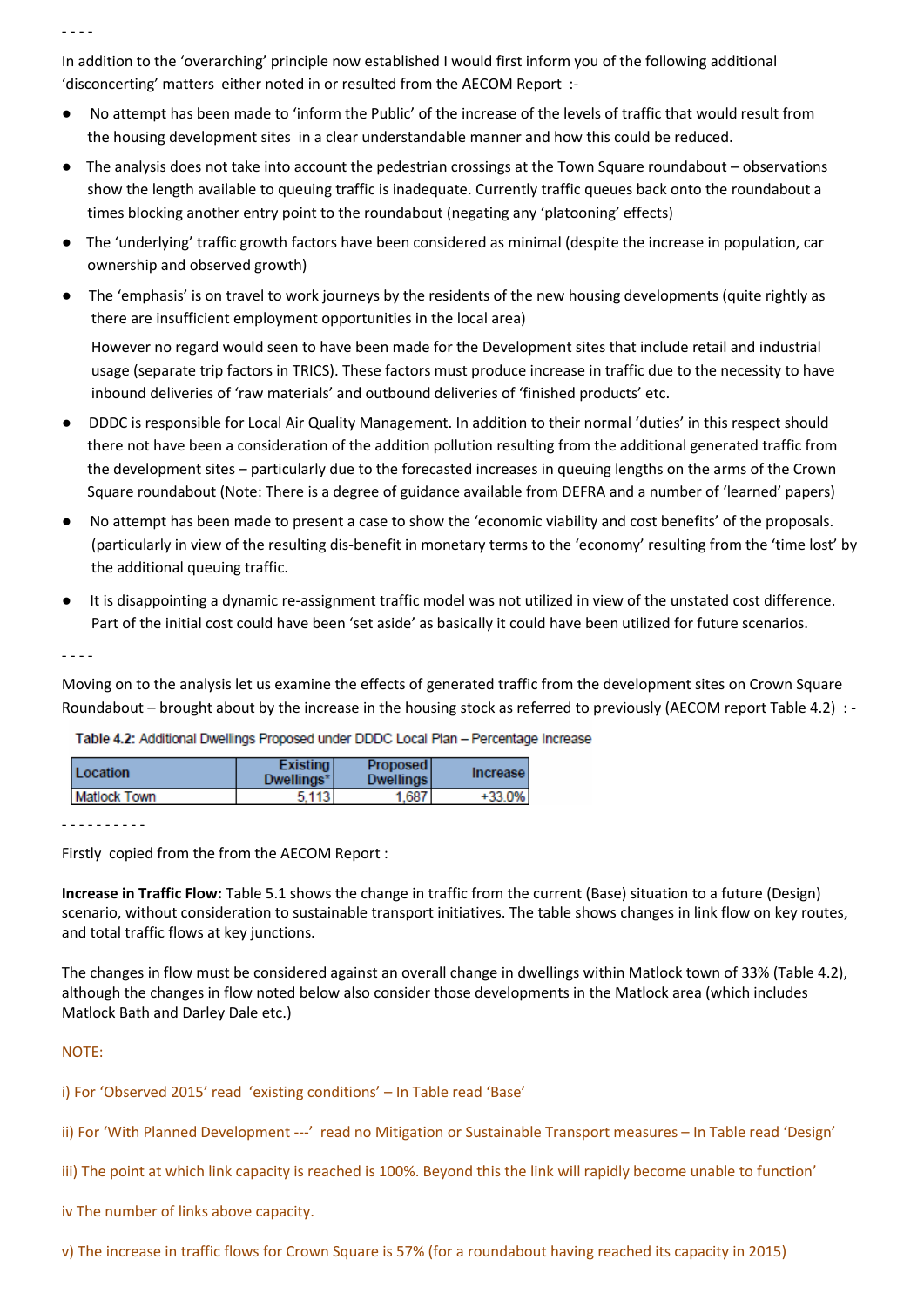### vi) Even using the 'Planning based' methodology each of the key junctions in Matlock would experiences above their '30% threshold' criteria.

#### Table 5.1: Observed 2015 and 'With Planned Development' Traffic Flows in Matlock, no sustainable transport interventions

| Links                                        | <b>AM Peak Hour</b> |        |                   |             | <b>PM Peak Hour</b> |                   | $\frac{9}{6}$   | % Link   |
|----------------------------------------------|---------------------|--------|-------------------|-------------|---------------------|-------------------|-----------------|----------|
|                                              | <b>Base</b>         | Design | <b>Difference</b> | <b>Base</b> | Design              | <b>Difference</b> | <b>Increase</b> | Capacity |
| A615 (Bakewell Road)                         | 1.213               | 2,092  | 879               | 1.329       | 2,289               | 960               | 72%             | 104%     |
| Bridge (one-way)                             | 387                 | 520    | 133               | 364         | 446                 | 82                | 29%             | 69%      |
| A6 (Dale Road)                               | 1.001               | 1.536  | 535               | 1.120       | 1,672               | 552               | 51%             | 134%     |
| A6 (Bakewell Road)                           | 1.359               | 2.101  | 742               | 1.492       | 2.256               | 764               | 53%             | 103%     |
| A615 Causeway Lane                           | 978                 | 1341   | 363               | 982         | 1356                | 374               | 38%             | 62%      |
| <b>Bank Road</b>                             | 679                 | 1.327  | 648               | 564         | 1.231               | 667               | 106%            | 106%     |
| A632 Lime Tree Hill                          | 667                 | 911    | 244               | 527         | 778                 | 251               | 41%             | 73%      |
| A632 Chesterfield Road                       | 958                 | 1,849  | 891               | 855         | 1,773               | 918               | 100%            | 84%      |
| <b>Key Junctions (Total Junction Inflow)</b> |                     |        |                   |             |                     |                   |                 |          |
| Crown Square                                 | 1.751               | 2.762  | 1.011             | 1.830       | 2.872               | 1.042             | 57%             |          |
| A6 / A615                                    | 1.802               | 2,963  | 1,161             | 1.938       | 3.189               | 1.251             | 65%             |          |
| <b>Matlock Green</b>                         | 1.650               | 2,327  | 677               | 1.474       | 2.172               | 698               | 44%             |          |
| <b>A6 Bridge Signals</b>                     | 1.001               | 1.536  | 535               | 1.120       | 1.672               | 552               | 51%             |          |

From Table 5.1, each of the key junctions within Matlock could be expected to experience increases in traffic above the 30% threshold identified in the IEA quidance. As such, there would be a material impact at these junctions based on the amount of housing proposed, under a scenario in which there was no complementary mitigation.

## - - - - - - - - - - - -

Using the traffic flows as above – for Crown Square roundabout - the Program ARCADY output (from the AECOM Report) :

### NOTE :

- i) This shows actual factual results of the 57% increase of traffic flows.
- ii) The parameter results shown in **red** are above acceptable levels
- iii) The magnitude Large is an interesting statement.
- iv) The 'non-consideration' of the pedestrian crossings

Table 5.2: Performance of the Crown Square Roundabout, no sustainable transport interventions

| Scenario                                                                                                                           | <b>AM Peak Hour (0800 - 0900hrs)</b> |       | PM Peak Hour (1700 - 1800hrs) |       |  |  |  |
|------------------------------------------------------------------------------------------------------------------------------------|--------------------------------------|-------|-------------------------------|-------|--|--|--|
|                                                                                                                                    | RFC                                  |       | <b>RFC</b>                    |       |  |  |  |
| Survey 2015                                                                                                                        | 0.86                                 | 5.10  | 1.14                          | 33.10 |  |  |  |
| Design                                                                                                                             |                                      | LARGE |                               | LARGE |  |  |  |
| RFC = Ratio of Flow to Capacity. A measure of the trafficking at the junction in relation to its ability to accommodate such flow, |                                      |       |                               |       |  |  |  |
| reported on a worst-arm basis. Q = Mean Maximum Vehicle Queue, reported on a worst arm basis.                                      |                                      |       |                               |       |  |  |  |

Table 5.2 shows that the Crown Square roundabout is operating at capacity in 2015 (i.e. without any development added to it). This analysis does not take into account the pedestrian crossings on three of its four entry / exit arms. As such, additional traffic routeing through Crown Square will add to queuing at this location, as is shown in the same table.

- - - - - - - - - - - -

From the vast quantities of irrelevant computer output received from DDDC the following ARCADY output was received in response to my F.O.I request (The only really relevant item actually received)

### NOTE :

i) The terminology now used is as that in Table 5.1 - with the addition of A1 presumably as a 'unique' reference

ii) There is an exact correlation with the 'basic' results in Table 5.2

iii) Further necessary parameter information is now included (requested in the F.O.I.) – LOS – Loss of Service, Delay (s), Junction Delay (s)

iv) I queried the exact definitions of some parameters (requested in the F.O.I.) as they do not appear to be defined as stated in the ARCADY Manual.

v) There in no 'key' to determine which roundabout 'Arm' is numbered 1 to 4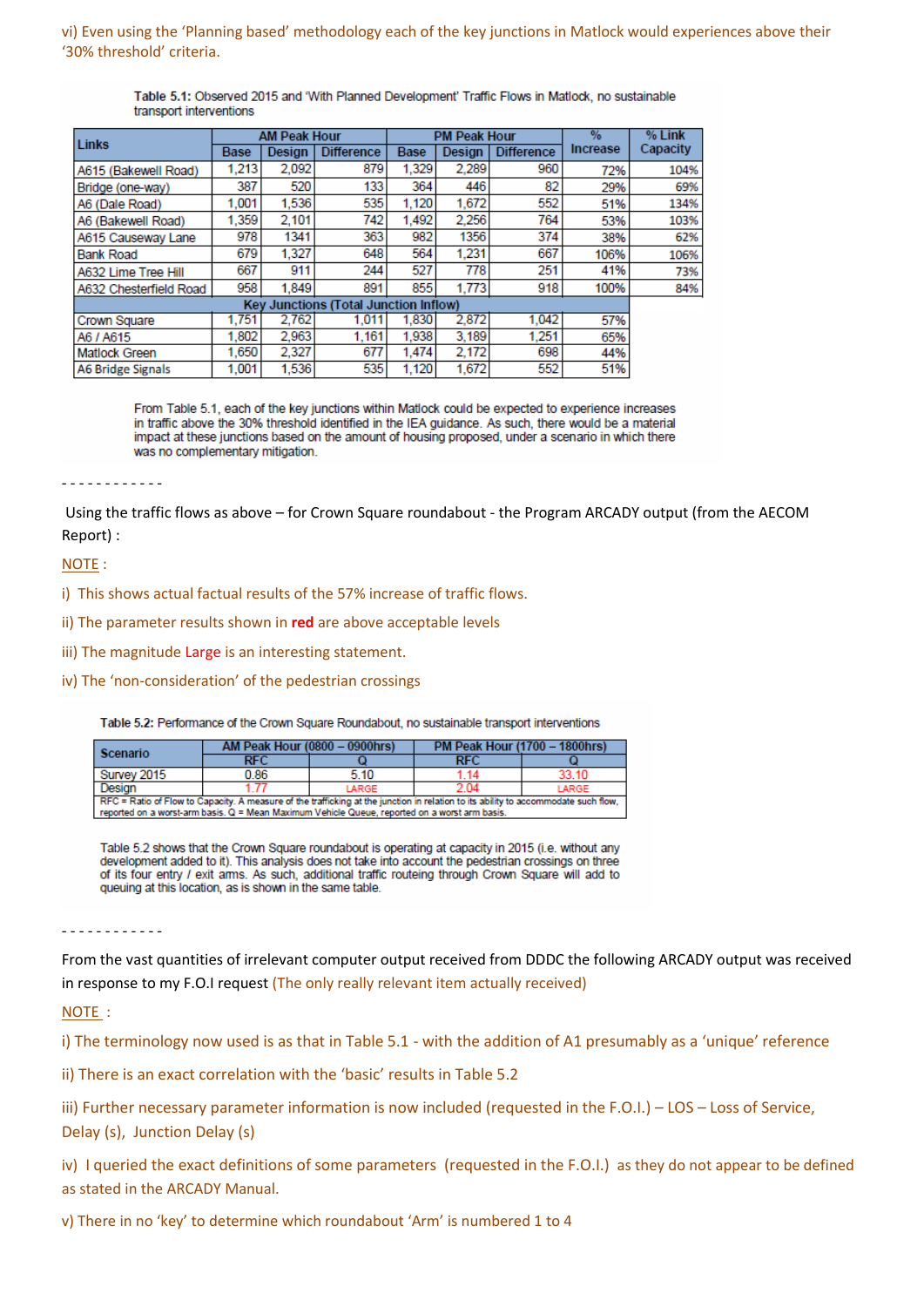vi) The LOS parameter 'categorisation/ colour code' (A to F) does not appear to have any direct compatibility to Table 3.6 'Congestion bands and ratio values used for highway network plots, in Section 3.5 of the AECOM Report – and is in fact not defined. (Also bearing in mind there is also no correlation or explanation between Table 3.6 and Figure 3.7 of the Report. Had this matter been used to 'illustrate' the individual ARCADY output result, it would have gone in no small to make it clear what – in reality – the Highway Impact effects actually mean – particularly for the Public)

**Summary of junction performance** 

|       | <b>AM</b>               |         |                |   |                         | <b>PM</b>          |           |                |   |                       |
|-------|-------------------------|---------|----------------|---|-------------------------|--------------------|-----------|----------------|---|-----------------------|
|       | Oueue (PCU)   Delay (s) |         | <b>RFC LOS</b> |   | Junction<br>Delay $(s)$ | <b>Queue (PCU)</b> | Delay (s) | <b>RFC LOS</b> |   | Junction<br>Delay (s) |
|       | A1 - Base               |         |                |   |                         |                    |           |                |   |                       |
| Arm 1 | 1.64                    | 7.34    | 0.62           | A |                         | 1.36               | 6.25      | 0.58           | A |                       |
| Arm 2 | 0.00                    | 0.00    | 0.00           | А | 17.43                   | 0.00               | 0.00      | 0.00           | A | 64.21                 |
| Arm 3 | 2.17                    | 11.59   | 0.69           | B |                         | 3.13               | 14.82     | 0.76           | B |                       |
| Arm 4 | 5.10                    | 45.85   | 0.86           | E |                         | 33.10              | 254.36    | 1.14           | F |                       |
|       | A1 - Design             |         |                |   |                         |                    |           |                |   |                       |
| Arm 1 | 3.48                    | 13.45   | 0.78           | в |                         | 3.65               | 13.20     | 0.79           | в |                       |
| Arm 2 | 0.00                    | 0.00    | 0.00           | А | 926.88                  | 0.00               | 0.00      | 0.00           | A |                       |
| Arm 3 | 190.95                  | 662.69  | 1.30           | F |                         | 192.38             | 653.24    | 1.30           | F | 1185.46               |
| Arm 4 | 315.60                  | 2456.85 | 1.77           | F |                         | 407.51             | 3534.03   | 2.04           | F |                       |

Values shown are the maximum values over all time segments. Delay is the maximum value of average delay per arriving vehicle. Junction LOS and Junction Delay are demandweighted averages

"D1 - Base, AM " model duration: 07:45 - 09:15<br>"D2 - Base, PM" model duration: 16:45 - 18:15<br>"D5 - Design, AM" model duration: 07:45 - 09:15<br>"D6 - Design, PM" model duration: 16:45 - 18:15

Run using Junctions 8.0.4.487 at 22/09/2016 16:12:29

The actual values of the parameter 'Q' are now made clear : They are of a magnitude that foretell a completely unacceptable future - note the following 'crude' calculations :-

Parameter Q (PCU) – P.M. Design Arm 4 (assumed Bakewell Road - inbound) **407.5 (PCU)** Assuming 70% car, 30% bus, lorry ,van / PCU vehicle 5.75m **:- Length of queue 3000 m (1.85 miles)**

Parameter Delay (s) - P.M. Design Arm 4 (assumed Bakewell Road – inbound **3534 seconds (1 hour)**

- - - - - -

The above, however, is a effectively a worst case scenario – there are further 'allowable' factors to consider that will reduce these values. These 'factors' fall broadly into two categories :- a) 'Computer based' corrections and b) Sustainable Transport initiatives.

The AECOM report is confusing in this respect – modifying a previously stated 'reductions' and 'mixing' the categories.

I would now draw your attention to Table 5.7 : Total Junction inflows with Sustainable Transport Initiatives in the AECOM report.

### NOTE:

i) The Base AM and PM traffic flows are as already seen in Table 5.1

ii) The Peak Hour 'Design' calculations AM 1,751  $\rightarrow$  2448 and PM 1830  $\rightarrow$  2546 produces a maximum % increase of 39% iii) Acronyms :

- PTP Personal Travel Planning reduction ? (∞10%)
- TB Trip Banking reduction ? (included as part of PTP ?)
- TP Travel Planning reduction 7.5%
- PS Peak Spreading reduction 2.5%

Referred to (primarily in Section 5.5 et al in the report) – but not utilised ??

Area Wide Travel Planning

Development Travel Planning

Background Traffic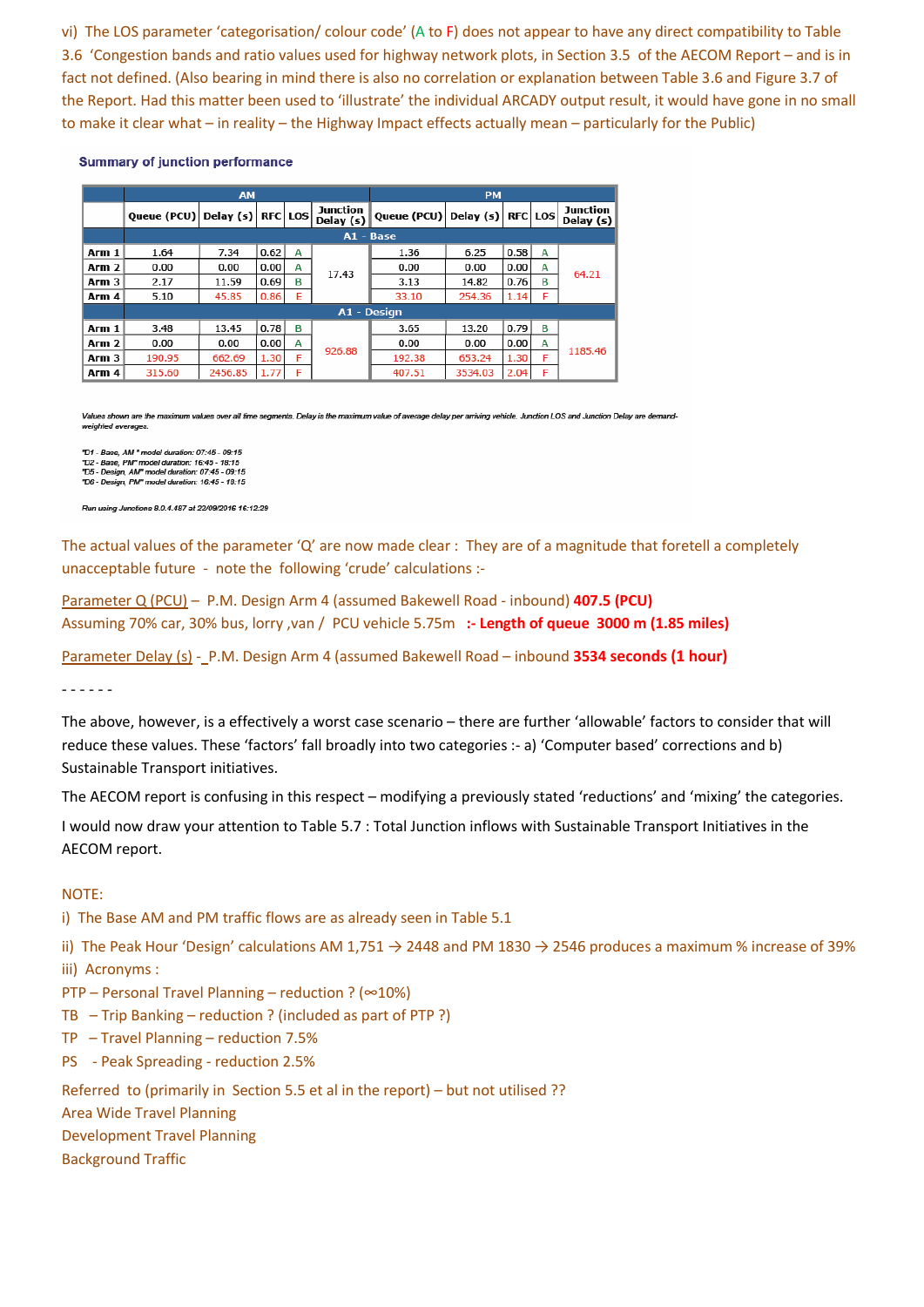Table 5.7: Total Junction Inflows with Sustainable Transport Initiatives

|                     |             | <b>AM Peak Hour</b>                                                 |                                                                            | <b>PM Peak Hour</b> |                                                               |                                                                                  |                         |
|---------------------|-------------|---------------------------------------------------------------------|----------------------------------------------------------------------------|---------------------|---------------------------------------------------------------|----------------------------------------------------------------------------------|-------------------------|
| <b>Key Junction</b> | <b>Base</b> | <b>Base</b><br><b>Minus</b><br>PTP<br><b>Trip</b><br><b>Banking</b> | Design<br><b>Minus</b><br>Travel<br>Planning /<br>Peak<br><b>Spreading</b> | <b>Base</b>         | <b>Base</b><br><b>Minus</b><br>PTP/<br>Trip<br><b>Banking</b> | Design<br><b>Minus</b><br><b>Travel</b><br>Planning/<br>Peak<br><b>Spreading</b> | $\%$<br><b>Increase</b> |
| <b>Crown Square</b> | 1.751       | 1.576                                                               | 2.448                                                                      | 1.830               | 1.647                                                         | 2.546                                                                            | 39%                     |

I have stated above that I am not convinced as to application and magnitude of some of the %age reductions being made particularly for a 'small' town like Matlock (also considering its topography)

In view of the overall magnitude of the results seen thus far (and the likely relatively 'small' necessary changes to be made to the above) I do not propose to give my further reasoned comment on this aspect of the report (unless it is required at a later date). It would only worsen the extremely high 'residual' %age increase - still 39%.

#### - - - - - - -

However, at this point, the importance of the 'missing ARCADY output can be clearly seen. (This would be as the earlier actual ARCADY output shown titled "**Summary of junction performance**" but with the above traffic flow input of 39%.

This output was actually requested from DDDC as early as July 2016 and on refusal escalated into an F.O.I. request to the Information Commissioners' Office. See separate email send on this matter.

### - - - - - - - -

The 'absence' of this missing information is, not however, 100% 'crucial (but nevertheless the evidence to be presented would have been 'enhanced' by the actual knowledge gained from the requested ARCADY results)

A rather crude proportioning of the output results could be made (by using the input percentage increases) . However as demand (traffic density) approaches the capacity of a road or junction the onset of congestion leading to complete saturation, traffic engineers have has been found difficult to fully predict the point at which this occurs.

Given the magnitude (39%) of the 'reduced' increase in traffic flows there is no prospect that the outcome will show the normally excepted parameters (referred to previously) with be reduced to below the permitted levels, particularly as the roundabout has been already classified as having reached its capacity. (As can be seen by observation of present traffic situation)

I refer to the statement in Section 6 ; Conclusions and Summary of the report :

**"***It has been assumed that each development site would require a specific planning application and thereby be supported by a Transport Assessment. These individual TAs would examine the specific way in which these sites would be safely accessed. Given the constraints in both Matlock and Ashbourne, it has been further assumed that both proposed sites and existing households would be targeted with a programme of sustainable transport interventions to minimise single occupancy car use.*

*As such, a starting point for the local plan highways mitigation would be:*

- *· Safe and Satisfactory Access from each individual site;*
- *· Contribution to support local bus services;*
- *· Site Travel Plan secured by S106, fully funded, monitored and enforced;*
- *· Contribution to Area Wide Travel Planning.*

*Within Matlock, both the Crown Square and Matlock Green junctions are likely to require capacity improvements. It is unlikely that signalisation would increase capacity in either location; however, signalisation schemes would allow queues to be better managed. Housing allocations that achieve increases in traffic of 30%, 10%, 5% and which retain Status Quo conditions (assuming implementation of aggressive sustainable transport interventions) have also been identified.***"**

The basis for the above has already been clearly identified to be completely inappropriate, 'glossing over' the realities and certainly does not produce a satisfactory outcome in terms of appropriate and acceptable standards.

It is however the last sentence of the above that finally indicates the 'reliance' placed upon "*a return to the status quo conditions***\*** (*assuming implementation of aggressive sustainable transport interventions*"

Note **: \*** A DCLG statement not a DfT statement.

It is virtually impossible to see how this can be achieved given the magnitude of the increased traffic and the fact it is, undeliverable, purely aspirational and unenforceable and would not, under the methodology used, even be addressed until the later stage of the receipt of a Planning Application. The reasoning evidence and proof follow.